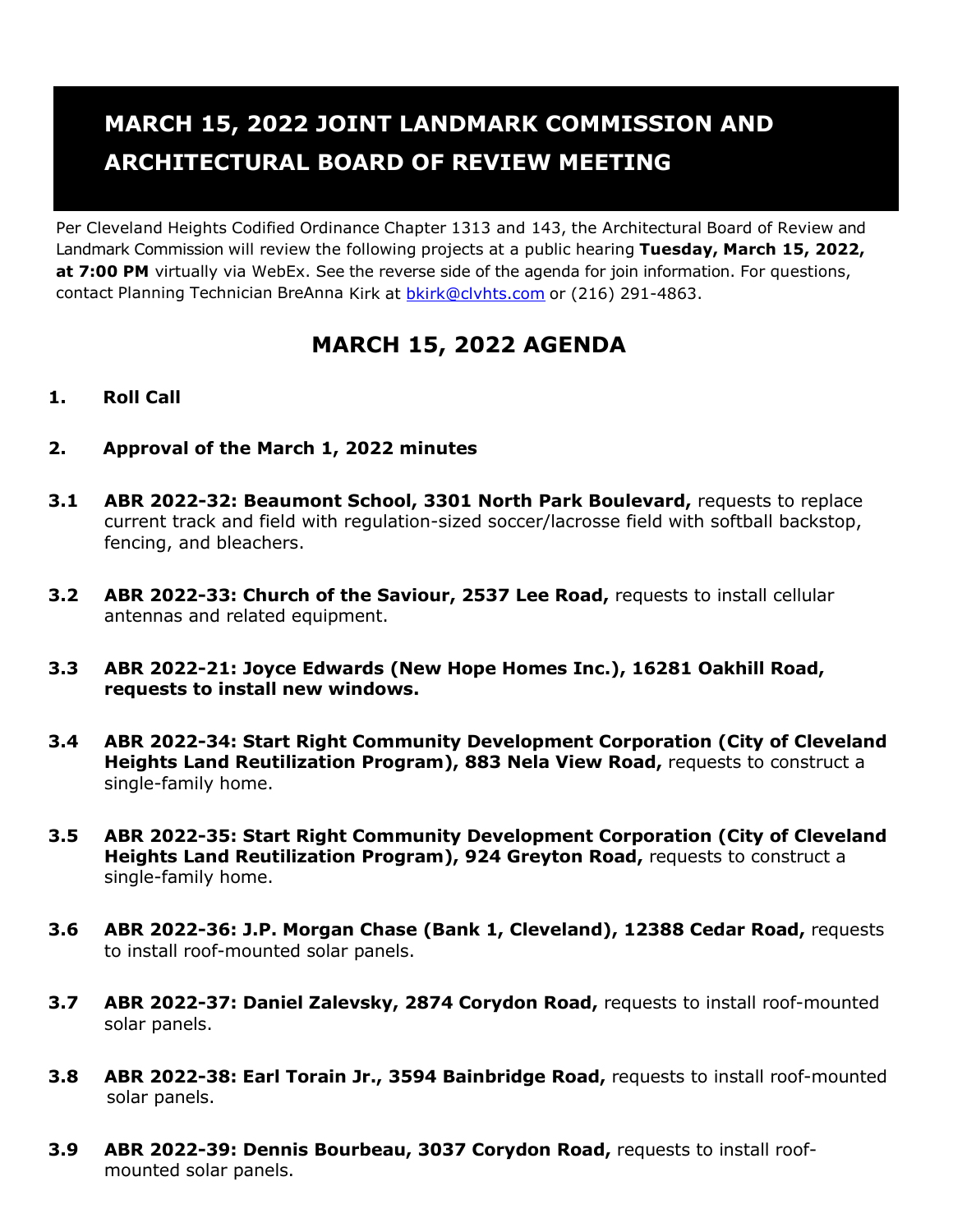- **3.10 ABR 2022-40: Steve Jain (Real Estate 610 LLC), 3808 Delmore Road,** requests to construct a two-car, detached garage.
- **3.11 ABR 2022-41: Robert Kelly, 3512 Northcliffe Road,** requests to construct a two-car, detached garage.
- **3.12 ABR 2022-42: Severance Realty LLC Et Al, 3584 Mayfield Road,** requests to install new signage.
- **3.13 ABR 2022-43: Steve Aviram & Elizabeth Treu, 2552 Kingston Road,** request to construct a rear addition with an attached garage.
- **3.14 ABR 2022-44: Emanuel Yaeliyahu LLC, 3793 Montevista Road,** requests to construct a two-car, detached garage.
- **3.15 ABR 2022-45: FutureHeights Inc., 1052 Elbon Road,** requests to construct a two-car, detached garage.
- **New Business**
- **Old Business**

**Adjournment**

*NOTE: If your property is adjacent to a case, the notice is an invitation to learn about and to comment on the project prior to or during the meeting.*

*When the case is heard during the meeting, please let the ABR's Chair know that you wish to speak. Comments emailed to [bkirk@clvhts.com](mailto:bkirk@clvhts.com) will be shared with the Architectural Board of Review and the applicant prior to the meeting.*

**Join information:**

**If this is a paper copy, join the meeting from the link on the digital ABR agenda found in the City Calendar or meetings section of the City's website at: <https://www.clevelandheights.com/1142/2021-Agendas-and-Minutes>**

**If this is a digital copy, click this link to join: [https://clvhts.webex.com/clvhts/j.php?MTID=m522e1ee781908c4357131cadd42f75](https://clvhts.webex.com/clvhts/j.php?MTID=m522e1ee781908c4357131cadd42f75bf)**

**[bf](https://clvhts.webex.com/clvhts/j.php?MTID=m522e1ee781908c4357131cadd42f75bf)**

**After reaching the WebEx site, enter your personal information and the following: Access code: 2429 722 8183**